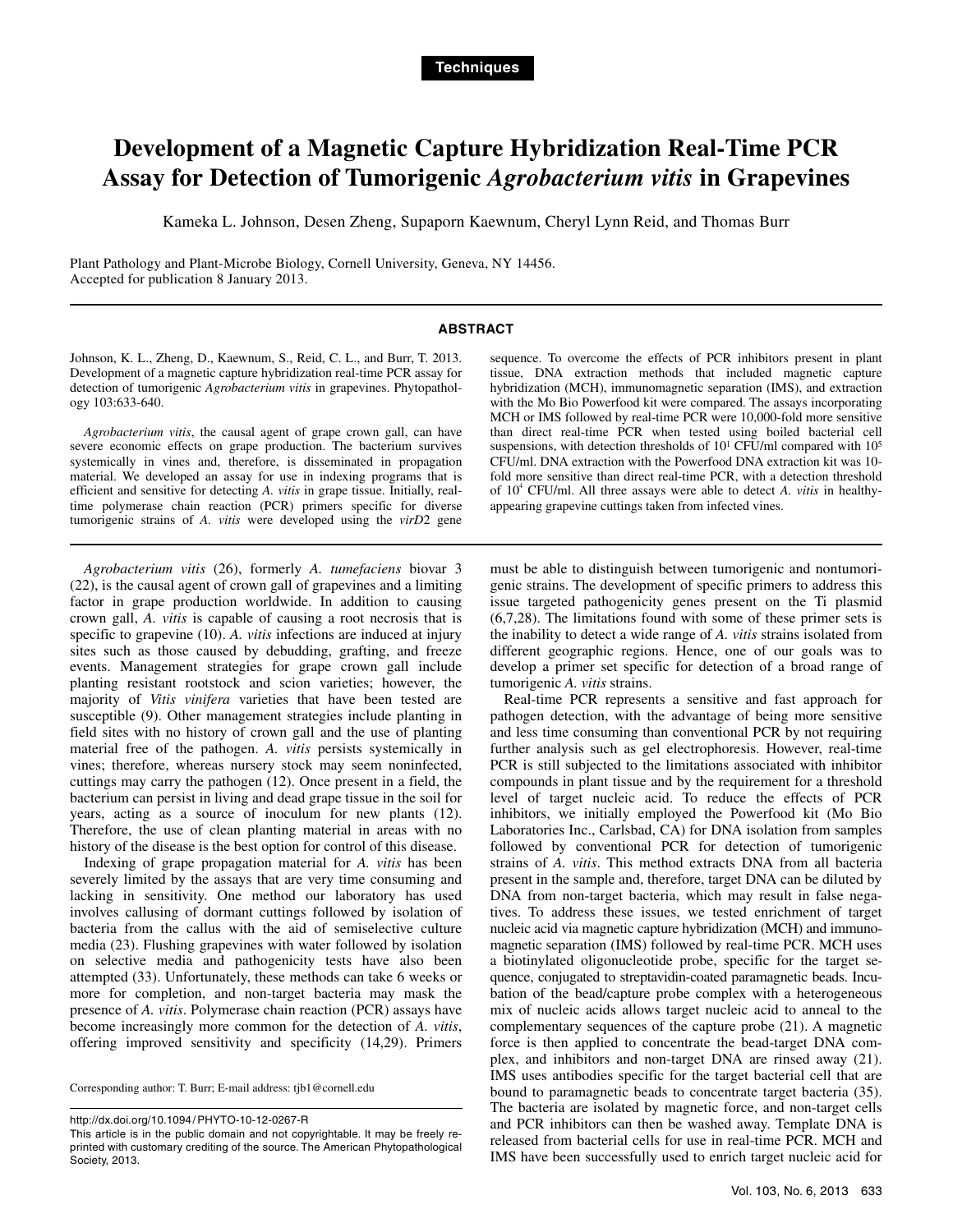detection of pathogens in many research fields such as food microbiology, plant pathology, and soil microbiology (1,15,17, 19,34). Both methods have the potential to significantly improve the efficiency and sensitivity of grapevine indexing for *A. vitis*. The objective of this study was to compare technologies in the development of an efficient and sensitive method for the detection of *A. vitis* in grapevines and to implement assays on grapevine cuttings naturally infected with crown gall.

## **MATERIALS AND METHODS**

**Development of real-time PCR primers for detection of tumorigenic** *A. vitis***.** It was previously shown that primers derived from the *virD2* gene of the Ti plasmid are able to amplify a product from a high proportion of *A. vitis* strains (6). To improve on published *virD2* primers, the conserved 5′ region of *virD*2 from seven *A. vitis* strains was amplified. Two primers, virD2-F and virD2-R, were designed based on the DNA sequence of the *virD*2 gene from *A. vitis* S4 (avi8212) (Table 1). The PCR reaction mixture contained 1 µl of DNA, 1 µl of forward primer virD2-F (1 pM), 1  $\mu$ l of reverse primer virD2-R (1 pM), 1  $\mu$ l of dNTP (10 mM each),  $2.5 \mu$ l of 10 $\times$  reaction buffer, and 2 units of Taq DNA polymerase (New England Biolabs, Ipswich MA) in a total volume of 25 µl. The PCR reaction was conducted using the following program: initial denaturing at 94°C for 2 min; then, 35 cycles of denaturing at  $94^{\circ}$ C for 15 s, annealing at  $52^{\circ}$ C for 20 s, and extension at 72°C for 60 s; and final extension at 72°C for 5 min. The PCR products were purified and ligated to pGEM-T easy vector (Promega Corp., Madison, WI). The ligation mixture was transformed into *Escherichia coli* JM109 and selected on Luria-Bertani agar plates supplemented with ampicillin (100 µg/ml). Plasmid DNA (pGEM harboring PCR product) was purified and sequenced at Cornell University Life Science Core Laboratories Center. The DNA sequences were analyzed with the software DNAStar Lasergene 10.1 (Madison, WI). Four primer pairs were designed within the sequenced fragments using the Integrated DNA Technologies PrimerQuest software (www.idtdna. com). The specificity of the primers in conventional PCR was tested using 27 *A. vitis* strains isolated from different geographic regions in the United States and internationally. Bacterial cells were collected from potato dextrose agar plates and suspended in 100 µl of sterile high-performance liquid chromatography (HPLC) water. Cells were boiled for 10 min to lyse the bacterial cells. Cell debris was pelleted by centrifugation at 13,000 rpm for 2 min. Lysate (2 µl) was subsequently used in PCR. Based on the PCR results, the primer pair that amplified a characteristic product from diverse tumorigenic *A. vitis* was chosen.

**Sensitivity and specificity of an** *A. vitis* **real-time PCR assay.** A real-time SYBR green PCR assay was developed for *A. vitis* that would distinguish between tumorigenic and nontumorigenic strains. Primer efficiency of the *A. vitis* real-time PCR assay was determined on 10-fold serial dilutions of *A. vitis* strain S4 DNA extracted using the Ultra Clean Microbial DNA Isolation Kit (Mo Bio Laboratories Inc.). The concentration of nucleic acid used was 100 to 0.0001 ng/µl. The real-time PCR reaction contained 12.5 µl of SYBR Green mix (Bio-Rad, Hercules, CA) and 400 nM virD2.for1 and virD2.rev1 in a total of 25 µl. PCR conditions were as follows: denaturation at 95°C for 5 min; followed by 35 cycles of denaturation at 95°C for 20 s, annealing at 50°C for 10 s, and extension at 72°C for 60 s. All reactions were conducted in a Bio-Rad CFX1000 real-time PCR machine. The experiment was repeated three times and mean cycle threshold (Ct) values and detection frequencies were recorded. Mean Ct values were plotted against log<sub>10</sub> *A. vitis* DNA dilutions and used to generate a standard curve. Linear regression analysis was conducted and the slope of the relationship was used to determine the amplification efficiency of the *A. vitis* real-time PCR assay using the equation efficiency (%) =  $10^{[-1/\text{slope}]} - 1 \times 100$  (3,16). To determine the specificity of the assay, the cell suspensions of 27 *A. vitis* strains (inclusive of tumorigenic and nontumorigenic strains), 4 *A. tumefaciens* strains, and 3 *A. rhizogenes* strains isolated from different hosts were tested, as mentioned above. In addition 12 unknown bacteria, isolated from enrichment broth inoculated with grapevine tissue, and *Xylella fastidiosa*, a pathogenic bacterium on grapevines, were also tested.

**Extraction and enrichment of** *A. vitis* **DNA.** The efficacy of MCH, IMS, and Powerfood DNA extraction methods followed by real-time PCR was compared with direct real-time PCR for detection of *A. vitis*. The methods used are described below.

**Cell suspension preparation.** Serial dilutions (10-fold) of *A. vitis* strain S4 cells of  $\approx$ 1  $\times$  10<sup>8</sup> to 1  $\times$  10<sup>1</sup> CFU/ml were prepared in 1× phosphate buffered saline (PBS) solution (137 mM NaCl, 5.6 mM Na<sub>2</sub>HPO<sub>4</sub>, 2.7 mM KCl, and 1.5 mM KH<sub>2</sub>PO<sub>4</sub>). The suspensions were used to determine the sensitivity of each assay. For direct real-time PCR, bacterial cells were pelleted by centrifugation at 13,000 rpm for 3 min and suspended in 1 ml of water. Suspended cells were boiled for 10 min and 2 µl was used in direct real-time PCR. To determine the specificity of the MCH and IMS assays, the *A. vitis, A. tumefaciens*, and *A. rhizogenes* strains mentioned previously were used. Suspensions  $(1 \times 10^8)$  $CFU/ml$ ) of the different strains were made in  $1 \times PBS$  and suspensions were used in MCH or IMS as mentioned previously.

**MCH.** To facilitate MCH, a 74-bp capture probe was designed based on nucleotide sequence of the regions flanking the real-time PCR target sequence of *virD2*. The capture probe, VITIS, was modified at the 5′ end with biotin and triethylene glycol (www. idtdna.com) to allow attachment to streptavidin-coated magnetic beads (New England BioLabs). Briefly, beads (20 µl/sample) were washed with binding washing (BW) buffer (10 mM Tris-HCL, 1 mM EDTA, and 100 mM NaCl) to remove the storage solution (21). The beads were then suspended in 1 ml of BW buffer and 2 ng of probe was added per sample. The beads were incubated at 25°C for 1 h with agitation in a hybridization oven. The beads were collected and washed three times with BW buffer before being chemically denatured with denaturation (DN) solution (0.125 M NaOH and 0.1 M NaCl) for 15 min at 25°C. Conjugated beads were again washed three times with 1 ml of BW before being suspended in the original volume of BW buffer. Each 10-fold serial dilution of *A. vitis* strain S4 (1 ml) was pelleted and cells were suspended in 1 ml of Dig Easy Hybridization buffer (Roche, Indianapolis, IN) with 250 µl of 0.1-mm glass beads (BioSpec Products, Bartlesville, OK). Samples were mechanically lysed for 10 min by bead-beating on a vortex adapted with a Mo Bio tube holder. Beads and cell debris were pelleted

TABLE 1. *Agrobacterium vitis*-specific oligonucleotides used for magnetic capture hybridization and real-time polymerase chain reaction

| Primer                                                                       | Sequence $(5' \rightarrow 3')^a$                                                                                                                                               | <b>Function</b>                                                                                                                                     | Reference                                            |
|------------------------------------------------------------------------------|--------------------------------------------------------------------------------------------------------------------------------------------------------------------------------|-----------------------------------------------------------------------------------------------------------------------------------------------------|------------------------------------------------------|
| $virD2-F$<br>$virD2-R$<br>virD2.For1<br>$virD2$ .Rev1<br>VITIS capture probe | CAA CTC ATC ATC CGC ATT GTG CC<br>TCGATGAAGTCGTTGCTGAAC<br>TTG GAA TAT CTG TCC CGG AAG<br>CTT GTA CCA GCA GGG AAG CTT A<br>Bio-TEG-TGT GGA AGG CCG TAA GAT AGT TGT ATT GAC CTC | A. <i>vitis</i> forward sequencing primer<br>A. <i>vitis</i> reverse sequencing primer<br>A. vitis forward primer<br>A. <i>vitis</i> reverse primer | This study<br>This study<br>This study<br>This study |
|                                                                              | CCC CTT CGC CTG ACC CGA ACG TCT CGG CTG CCC A                                                                                                                                  | A. <i>vitis</i> hybridization capture probe                                                                                                         | This study                                           |

 $a$  Bio = biotin; TEG = triethylene glycol, 16-atom spacer arm.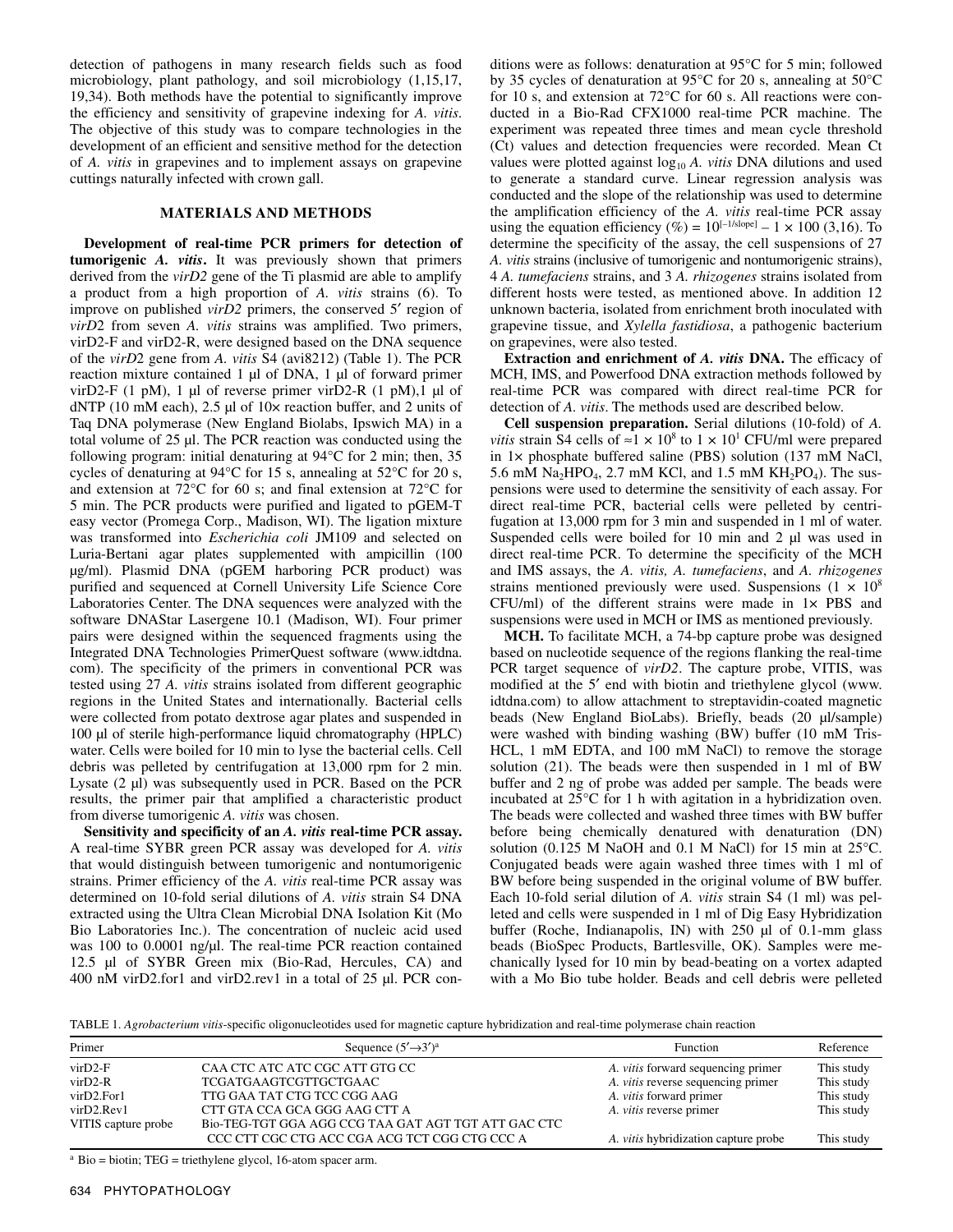and the solution transferred to a new 2-ml tube (Sarstedt, Newton, NC). The DNA was denatured by boiling for 10 min followed by incubation on ice for 5 min. Conjugated beads (20 µl) were then added to each sample and samples were incubated at 37°C for 1 h. After incubation, samples were placed on magnets and beads were washed three times with sterile HPLC water. Beads were suspended in 25 µl of sterile HPLC water and boiled at 100°C for 10 min before being placed on ice for 5 min. The eluted DNA solution (8 µl) was used in real-time PCR.

**IMS.** Immunomagnetic beads (IMBs) coated with goat antimouse antibodies (New England BioLabs) were coated with a monoclonal anti-*A. vitis* antibody that is specific to both tumorigenic and nontumorigenic strains (8). IMBs (10 µl/sample) were washed with cold 1× PBS a total of four times. The beads were suspended in a final volume of 1 ml of  $1 \times PBS$  and mixed with 2  $\mu$ l of anti-*A. vitis* antibody per sample before being incubated at 4°C for 1 h with mixing. Following incubation, the antibody-coated IMBs were washed four times with PBS-bovine serum albumen (BSA) and suspended in PBS-BSA. Samples to be tested were prepared for IMS by suspending pelleted cells in 1 ml of PBS-BSA, to which 10 µl of anti-*A. vitis*-coated beads was added, followed by incubation for 1 h at 4°C. After incubation, the beads were rinsed once with PBS-BSA, followed by washing three times with sterile HPLC water. Magnetic beads were resuspended in 25 µl of water. Samples were boiled to release DNA, 8  $\mu$ l of which was used for real-time PCR, and water was used as a negative control.

|  | TABLE 2. Specificity of primer set 1 in real-time polymerase chain reaction (PCR) using different Agrobacterium vitis strains <sup>a</sup> |
|--|--------------------------------------------------------------------------------------------------------------------------------------------|
|  |                                                                                                                                            |

| Bacteria                  | Opineb                  | Location isolated                         | Host             | Tumorigenic                      | Direct real-<br>time PCR         | Detection<br>frequency | Source                         |
|---------------------------|-------------------------|-------------------------------------------|------------------|----------------------------------|----------------------------------|------------------------|--------------------------------|
| A. vitis                  |                         |                                           |                  |                                  |                                  |                        |                                |
| 1860(3)                   | $\ldots$                | Italy                                     | Grapevine        | $\ddot{}$                        | $\ddot{}$                        | 3/3                    | C. Bazzi                       |
| AA25                      | n                       | Afghanistan                               | Grapevine        | $\ddot{}$                        | $\ddot{}$                        | 3/3                    | Ercolani                       |
| AG125                     | o, n                    | North Greece                              | Grapevine        | $\overline{\phantom{0}}$         | $\overline{\phantom{0}}$         | 0/3                    | Panagopoulos                   |
| CG 49                     | o, n                    | New York, United States                   | Grapevine        | $\ddot{}$                        | $\ddot{}$                        | 3/3                    | This laboratory                |
| CG 60                     | n                       | New York, United States                   | Grapevine        | $\ddot{}$                        | $\ddot{}$                        | 3/3                    | This laboratory                |
| CG 78                     | $\mathbf{V}$            | New York, United States                   | Grapevine        | $\ddot{}$                        | $+$                              | 3/3                    | This laboratory                |
| CG 81                     | $\mathbf{V}$            | Michigan, United States                   | Grapevine        | $\ddot{}$                        | $\ddot{}$                        | 3/3                    | This laboratory                |
| CG 102                    | ol                      | Virginia, United States                   | Grapevine        | $\ddot{}$                        | $\ddot{}$                        | 3/3                    | This laboratory                |
| CG 106                    | ol                      | Mississippi, United States                | Grapevine        | $\ddot{}$                        | $\ddot{}$                        | 3/3                    | This laboratory                |
| CG127                     | o, n                    | Lucas Vineyard, United States             | Grapevine        | $+$                              | $\begin{array}{c} + \end{array}$ | 3/3                    | This laboratory                |
| CG 135                    | n                       | Jim Knapp Farm, United States             | Grapevine        | $\ddot{}$                        | $\ddot{}$                        | 3/3                    | This laboratory                |
| CG158                     | $\ldots$                | California, United States                 | Grapevine        | $\ddot{}$                        | $\ddot{}$                        | 3/3                    | This laboratory                |
| CG 213                    | n                       | New York, United States                   | Grapevine        | $+$                              | $+$                              | 3/3                    | This laboratory                |
| CG 435                    | ol                      | Virginia, United States                   | Grapevine        | $\ddot{}$                        | $+$                              | 3/3                    | This laboratory                |
| CG 442                    | n                       | Washington, United States                 | Grapevine        | $\begin{array}{c} + \end{array}$ | $\begin{array}{c} + \end{array}$ | 3/3                    | This laboratory                |
| CG 523                    | $\cdots$                | New York, United States                   | Grapevine        | $\qquad \qquad -$                | $\qquad \qquad -$                | 0/3                    | This laboratory                |
| CG 538                    | $\ldots$                | Black Lake, New York, United States       | Grapevine        | $\overline{\phantom{0}}$         | $\overline{\phantom{0}}$         | 0/3                    | This laboratory                |
| CG 565                    | $\ldots$                | Grands Isle Park, New York, United States | Grapevine        | $\overline{\phantom{0}}$         | $\overline{\phantom{0}}$         | 0/3                    | This laboratory                |
| CG 679                    | $\ldots$                | California, United States                 | Grapevine        | $\begin{array}{c} + \end{array}$ | $\begin{array}{c} + \end{array}$ | 3/3                    | This laboratory                |
| CG 1100                   | $\ldots$                | Taiwan                                    | Grapevine        | $+$                              | $+$                              | 3/3                    | Tze Chung Huang                |
| CG 1115                   | $\ldots$                | Turkey                                    | Grapevine        | $\begin{array}{c} + \end{array}$ | $^{+}$                           | 3/3                    | Nihal Argun                    |
| F2/5                      | $\ldots$                | New York, United States                   | Grapevine        | $\qquad \qquad -$                | $\overline{a}$                   | 0/3                    | This laboratory                |
| K306                      | o, n                    | South Australia                           | Grapevine        | $\ddot{}$                        | $\ddot{}$                        | 3/3                    | K. Ophel                       |
| <b>NW11</b>               | $\mathbf{V}$            | Germany                                   | Grapevine        | $\ddot{}$                        | $\ddot{}$                        | 3/3                    | Leon Otten                     |
| NW113                     | $\mathbf{V}$            | Germany                                   | Grapevine        | $\ddot{}$                        | $\ddot{}$                        | 3/3                    | Leon Otten                     |
| NW-180                    | $\mathbf{o}$            | Germany                                   | Grapevine        | $\ddot{}$                        | $\ddot{}$                        | 3/3                    | E. Bien                        |
| S4                        | $\overline{\mathbf{V}}$ | Hungary                                   | Grapevine        | $\ddot{}$                        | $\ddot{}$                        | 3/3                    | E. Szegedi                     |
| A. tumefaciens            |                         |                                           |                  |                                  |                                  |                        |                                |
| A432/75                   | $\ldots$                | Oregon, United States                     | Apple            | $\begin{array}{c} + \end{array}$ | $\ddot{}$                        | 3/3                    | M. L. Canfield,<br>L. W. Moore |
| CG1028                    | $\ddotsc$               | New York, United States                   | Cherry           | $\ddot{}$                        | $\ddot{}$                        | 3/3                    | This laboratory                |
| C58                       | $\ldots$                | New York                                  | Cherry           | $+$                              | $\ddot{}$                        | 3/3                    | R. Dickey                      |
| CG939                     | $\ldots$                | Albany New York, United States            | Daisy            | $\ddot{}$                        | $+$                              | 3/3                    | This laboratory                |
| A. rhizogenes             |                         |                                           |                  |                                  |                                  |                        |                                |
| CG 907                    | $\ldots$                | New York, United States                   | Hilton raspberry | $\begin{array}{c} + \end{array}$ | $\begin{array}{c} + \end{array}$ | 3/3                    | This laboratory                |
| CG 1063                   | $\ddotsc$               | Illinois, United States                   | Euonymus         | $\ddot{}$                        | $\ddot{}$                        | 3/3                    | This laboratory                |
| CG 1109                   | $\cdots$                | California, United States                 | Walnut           | $+$                              | $+$                              | 3/3                    | This laboratory                |
| Unknown <sup>c</sup>      |                         |                                           |                  |                                  |                                  |                        |                                |
| А                         | $\cdots$                | New York, United States                   | Grapevine        | $\cdots$                         | $\overline{\phantom{0}}$         | 0/3                    | This laboratory                |
| B                         | $\cdots$                | New York, United States                   | Grapevine        | $\ddotsc$                        | $\overline{\phantom{0}}$         | 0/3                    | This laboratory                |
| $\mathsf{C}$              | $\ldots$                | New York, United States                   | Grapevine        | $\ddotsc$                        | $\overline{a}$                   | 0/3                    | This laboratory                |
| D                         | $\ldots$                | New York, United States                   | Grapevine        | $\cdots$                         | $\overline{\phantom{0}}$         | 0/3                    | This laboratory                |
| E                         | $\cdots$                | New York, United States                   | Grapevine        | $\ldots$                         | $\overline{\phantom{0}}$         | 0/3                    | This laboratory                |
| $\boldsymbol{\mathrm{F}}$ | $\ldots$                | New York, United States                   | Grapevine        | $\ldots$                         | $\overline{\phantom{0}}$         | 0/3                    | This laboratory                |
| G                         | $\ldots$                | New York, United States                   | Grapevine        | $\ddotsc$                        | $\overline{\phantom{0}}$         | 0/3                    | This laboratory                |
| H                         | $\ldots$                | New York, United States                   | Grapevine        | $\ddotsc$                        | $\overline{a}$                   | 0/3                    | This laboratory                |
| I                         | $\ldots$                | New York, United States                   | Grapevine        | $\ldots$                         | $\overline{\phantom{0}}$         | 0/3                    | This laboratory                |
| J                         | $\cdots$                | New York, United States                   | Grapevine        | $\ddotsc$                        | $\overline{\phantom{0}}$         | 0/3                    | This laboratory                |
| K                         | $\ldots$                | New York, United States                   | Grapevine        | $\ddotsc$                        | $\overline{a}$                   | 0/3                    | This laboratory                |
| L                         | $\ldots$                | New York, United States                   | Grapevine        | $\ddotsc$                        | $\overline{\phantom{0}}$         | 0/3                    | This laboratory                |
| Xylella fastidiosa        |                         |                                           |                  |                                  |                                  |                        |                                |
| Temecula                  | $\ldots$                | California, United States                 | Grapevine        | $\cdots$                         |                                  | 0/3                    | <b>Steven Lindow</b>           |
| $H_2O$                    | $\cdots$                |                                           | $\cdots$         | $\cdots$                         |                                  | 0/3                    |                                |

a The experiment was repeated three times.

 $<sup>b</sup>$  Abbreviations: n = nopaline, o = octopine, v = vitopine, and ol = octopine/cucumopine plasmid with large TA region (27).</sup>

c Unknown bacteria isolated from enrichment broth inoculated with vacuum extract collected from grapevine tissue.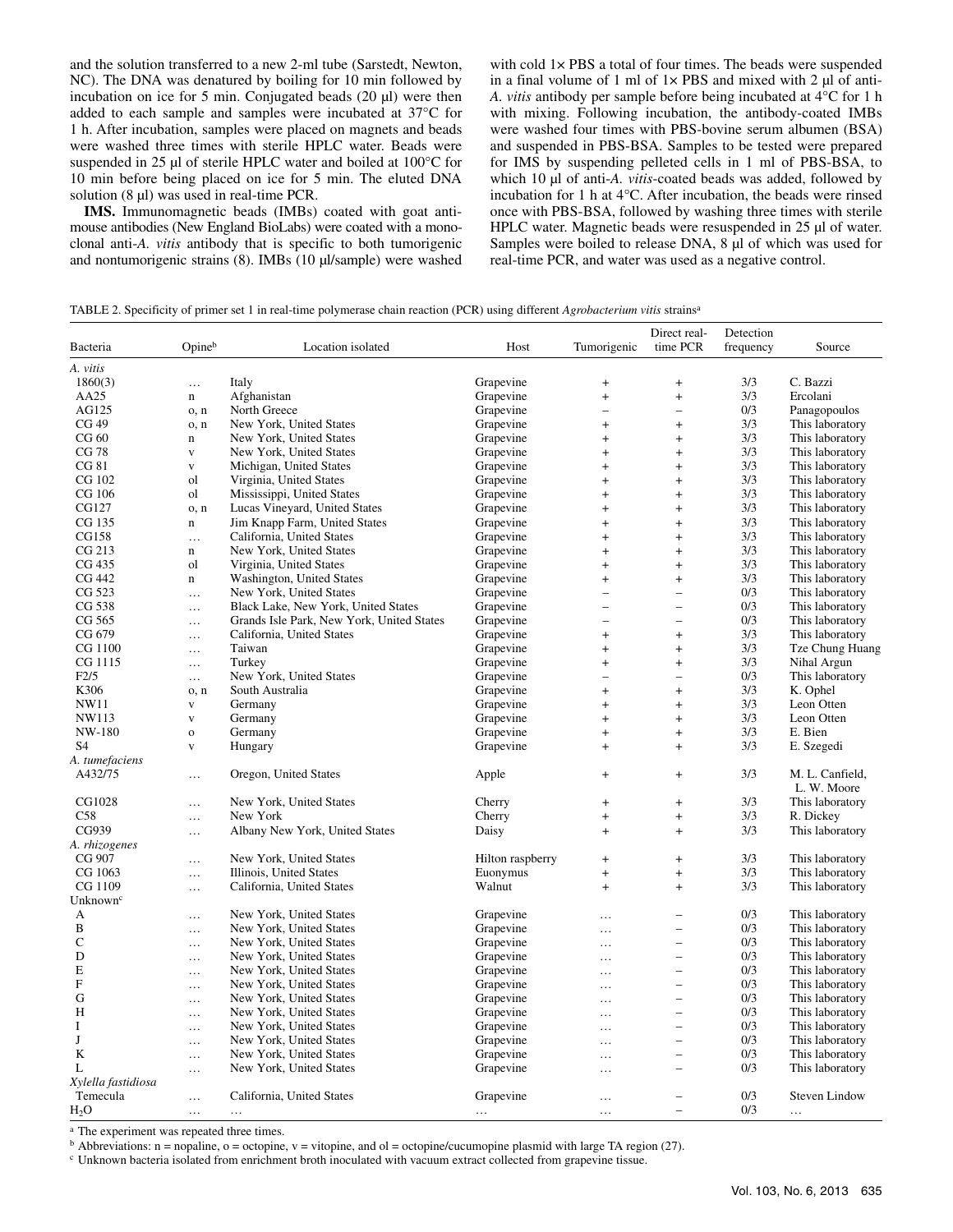**Powerfood DNA extraction**. Powerfood DNA extraction was conducted according to the manufacturer's instructions. Briefly, 1 ml of each 10-fold dilution of *A. vitis* strain S4 cells was pelleted and the supernatant was completely removed. Cells were suspended in Powerfood DNA extraction buffer 2 and DNA was extracted according to the manufacturer's instructions. DNA was eluted from the column using 80 µl of water, 5 µl of which was used for real-time PCR.

**Detection of** *A. vitis* **in artificially inoculated grapevines**. To determine the efficacy of each method for detection of *A. vitis*, grapevine ('Cabernet Franc') tissue was artificially inoculated with dilutions of *A. vitis* strain S4. The vines used were initially propagated from tissue culture and had no visual crown gall infections. Six nodes from each dormant Cabernet Franc grapevine tissue was cut into 0.5-cm pieces and placed in 5 ml of 107 , 10<sup>5</sup>, 10<sup>3</sup>, or 10<sup>1</sup> CFU/ml suspensions of *A. vitis* strain S4 and subjected to a vacuum (to help facilitate release of bacteria from xylem vessels) for 2 min for a total of three times. The solution was removed and added to nutrient broth (NB) supplemented with cycloheximide (100 mg/liter). Previously, we determined that NB would support growth of S4 when as few as 1 to 10 cells were added to the medium. Inoculated NB (2 ml) was removed after 1, 2, or 3 days of incubation and the cells were pelleted by centrifugation at 13,000 rpm for 5 min. Nucleic acids were extracted using MCH, IMS, or Powerfood protocols followed by real-time PCR, as described above. As a positive control, crown gall tissue was placed in  $1 \times PBS$  and exposed to a vacuum, after which the supernatant was used to inoculate media, and samples were collected at 1, 2, and 3 days after inoculation and tested as described above.

**Detection of** *A. vitis* **in naturally infected grapevines.** Two dormant canes were collected from 16 crown-gall-infected plants from a 'Pinot Gris' vineyard in New York. Four basal nodes from each cane were cut into 0.5-cm pieces and placed in 5 ml of 1 $\times$ PBS. The samples were subjected to a vacuum for 2-min intervals three times. The suspension was removed and used to inoculate 18 ml of NB supplemented with cycloheximide (100 mg/liter) followed by incubation at 28°C. Broth (2 ml) was collected at 3 days after inoculation. Samples were centrifuged for 5 min at 13,000 rpm and concentrated cells were subjected to MCH, IMS, and Powerfood DNA extraction protocols followed by real-time PCR. If all samples could not be run on same day, the concentrated bacteria were stored at 4°C.

## **RESULTS**

**Development of real-time PCR primers for tumorigenic**  *A. vitis* **detection.** A 630-bp fragment of *virD*2 gene was ampli-



**Fig. 1.** Linear regression of 10-fold dilutions of *Agrobacterium vitis* strain S4 DNA against corresponding mean cycle threshold values. Data points represent the means of three separate real-time polymerase chain reactions.

fied with primer pair virD2-F and virD2-R from all seven of the *A. vitis* strains tested. Sequencing indicated that the cloned PCR products were fragments of the *virD*2 gene. Alignment of DNA sequences from the seven *A. vitis* strains and *A. vitis* strain S4 showed that the identities within the region of the *virD*2 gene were >99% similar. From these sequencing results, four primer pairs were generated. Each was used in conventional PCR with the 27 *A. vitis* strains listed in Table 2, which included the 7 strains mentioned above. Primer sets 2 and 4 were unable to amplify a characteristic product from all the strains; primer set 3 amplified multiple bands from all strains, including the nontumorigenic strains (data not shown). Therefore, primer set 1 was used going forward in development of the detection assay (Table 1).

**Sensitivity and specificity of an** *A. vitis* **real-time PCR assay.** The amplification efficiency of primer set 1, virD2.For1 and virD2.Rev1, was determined using linear regression analysis of the graph generated of log<sub>10</sub> 10-fold serial dilutions of A. vitis DNA (1.0 to 0.0001 ng/ $\mu$ I) versus Ct value. An  $R^2$  value of 1.00 indicated a very strong correlation between DNA concentration and the Ct values generated, suggesting that primer set 1 was highly efficient in amplification of the *virD2* target sequence (Fig. 1). The threshold of detection using purified *A. vitis* strain S4 DNA was 0.001 ng/µl, which was detected with 100% frequency, except for 0.0001 ng/µl and water, which remained negative.

Specificity of the virD2.For1 and virD2.Rev1 primer set was determined using 27 *A. vitis* strains, 4 *A. tumefaciens* strains, and 3 *A. rhizogenes* strains. The assay was able to detect all the tumorigenic *A. vitis*, *A. tumefaciens*, and *A. rhizogenes* strains tested (Table 2). Nontumorigenic *A. vitis* strains such as F2/5 and CG538 were not detected. The primers were also tested against 12 unknown bacteria isolated from enrichment broth inoculated with vacuum extract from grape tissue and against *X. fastidiosa*. Bacteria other than tumorigenic strains of *Agrobacterium* did not yield a positive result and were similar to the water sample used as a negative control. It was observed that the melting temperature varied between *A. vitis* strains (likely due to variance in *virD2* sequence), with values of 84.5 to 88°C; the melting temperature of *A. vitis* strain S4 was 85°C.

**Development of MCH and IMS real-time PCR assays for** *A. vitis* **detection.** Sensitivity of MCH and IMS real-time PCR assays were compared with direct real-time PCR using 10-fold serial dilutions of *A. vitis* strain S4 cells. The threshold of detection for direct real-time PCR was  $\approx 10^5$  CFU/ml, with a frequency of 33% and a mean Ct value of 31.80 (Table 3). Ct values for cell concentrations of  $10^8$  to  $10^6$  CFU/ml were 23.89 to 29.39 (Table 3). These dilutions were detected with 100% frequency, except for 10<sup>6</sup> CFU/ml, which had a detection frequency of 66%. Both MCH and IMS had detection thresholds of  $10<sup>1</sup>$ CFU/ml, with detection frequencies (and Ct values) of 33% (30.74) and 66% (28.9), respectively. Powerfood extraction had a detection threshold of 104 CFU/ml, with a frequency of 33%. MCH and IMS real-time PCR were 1,000-fold more sensitive than Powerfood DNA extraction and 10,000-fold more sensitive than direct real-time PCR. MCH real-time PCR had <100% detection at  $10^3$ ,  $10^2$ , and  $10^1$  CFU/ml, with 66, 66, and 33% frequency, respectively. IMS real-time PCR also had samples with  $\langle 100\%$  detection frequency, with  $10^3$  (66%),  $10^2$  (33%), and  $10^1$ (66%) CFU/ml, respectively.

The specificity of the MCH and IMS real-time PCR assay for detection of *A. vitis* was tested using 108CFU/ml of the 27 *A. vitis* strains previously mentioned to determine the ability of these methods to detect diverse bacteria. MCH and IMS real-time PCR assays detected only tumorigenic strains (Table 4), whereas nontumorigenic strains such as CG523 and CG565 remained negative after real-time PCR. Only MCH was used to test strains other than *A. vitis*. All the *A. tumefaciens* and *A. rhizogenes* strains tested positive with MCH. The buffer-only and water-negative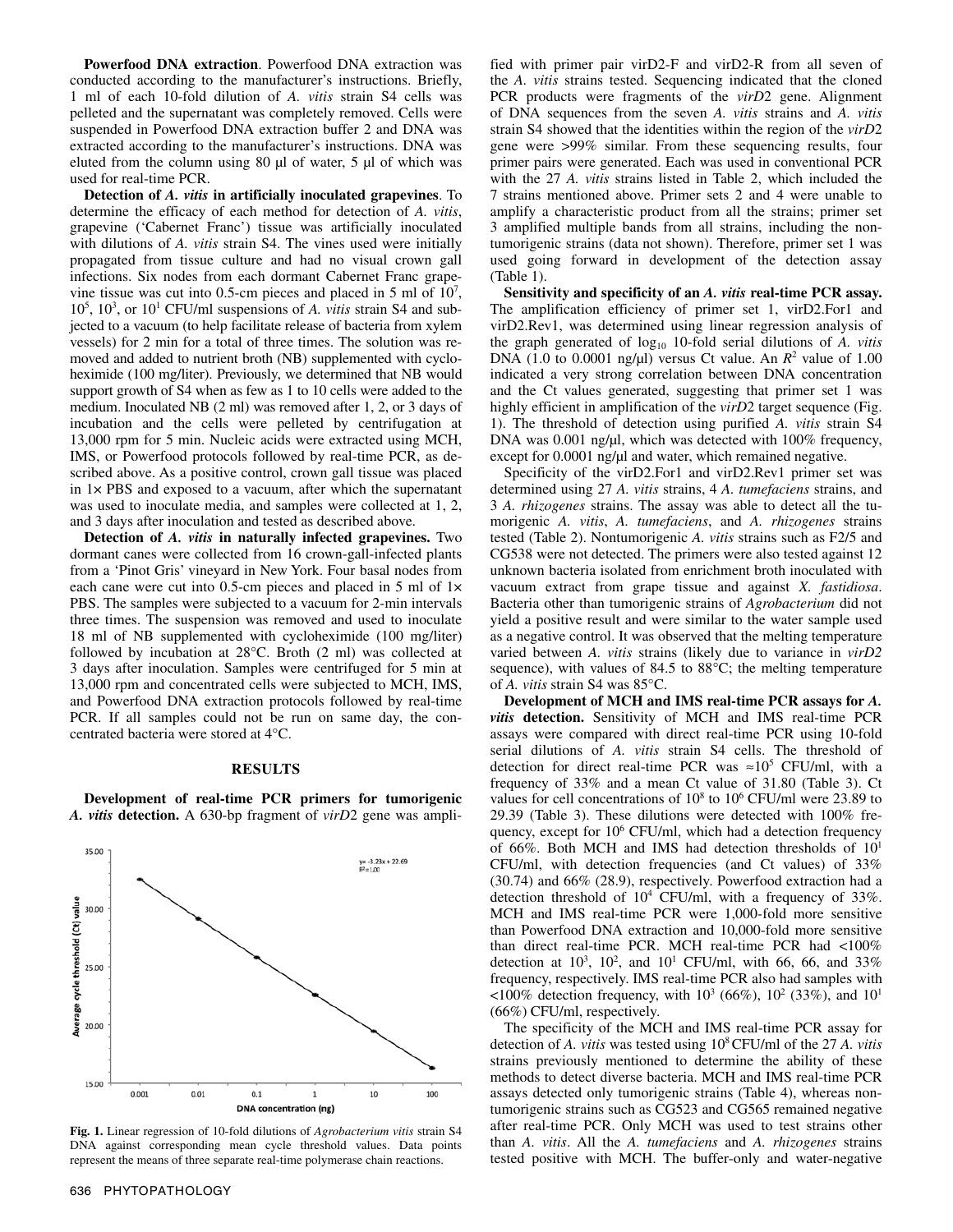controls did not give positive results with either MCH or IMS real-time PCR.

**Detection of** *A. vitis* **in artificially inoculated grapevines**. MCH, IMS and Powerfood DNA extraction techniques were compared using vine tissue artificially inoculate with *A. vitis* strain S4 cells. IMS was found to be the only method able to detect *A. vitis* on grapevines artificially inoculated with bacteria at

101 CFU/ml at 1 day postinoculation (dpi) in NB (Table 5). At higher concentrations of  $10^2$ ,  $10^3$ ,  $10^5$ , and  $10^7$  CFU/ml, detection frequency was 33 to 100%. The overall frequency of detection of IMS improved with higher inoculum densities and longer incubation times of 2 and 3 days. The MCH real-time PCR assay detected *A. vitis* in samples inoculated with bacteria at 10<sup>1</sup> CFU/ml at 2 and 3 dpi but not at 1 dpi. It is possible that, at 1 dpi, the

TABLE 3. Sensitivity of magnetic capture hybridization (MCH), immunomagnetic separation (IMS), and Powerfood DNA extraction methods compared with direct real-time polymerase chain reaction (PCR) using 10-fold serial dilutions of *Agrobacterium vitis* strain S4 cell suspensionsa

|                              | Direct real-time PCR |          | MCH real-time PCR |      | IMS real-time PCR |      | Powerfood real-time PCR |          |
|------------------------------|----------------------|----------|-------------------|------|-------------------|------|-------------------------|----------|
| A. vitis ( $\approx$ CFU/ml) | $Ct \pm SD$          | Freq     | $Ct \pm SD$       | Freq | $Ct \pm SD$       | Freq | $Ct \pm SD$             | Freq     |
| $10^{8}$                     | $21.15 \pm 0.32$     | 3/3      | $18.46 \pm 4.11$  | 3/3  | $21.75 \pm 2.42$  | 3/3  | $19.61 \pm 1.72$        | 3/3      |
| 10 <sup>7</sup>              | $25.59 \pm 1.35$     | 3/3      | $18.53 \pm 1.12$  | 3/3  | $24.79 \pm 2.59$  | 3/3  | $22.42 \pm 2.65$        | 3/3      |
| 10 <sup>6</sup>              | $29.26 \pm 0.69$     | 2/3      | $22.11 \pm 1.36$  | 2/3  | $27.55 \pm 1.72$  | 3/3  | $26.84 \pm 1.95$        | 3/3      |
| $10^{5}$                     | $32.72 \pm 0.59$     | 2/3      | $25.38 \pm 1.01$  | 3/3  | $29.81 \pm 4.44$  | 3/3  | $29.13 \pm 1.2$         | 2/3      |
| $10^{4}$                     | 0.00                 | 0/3      | $29.60 \pm 0.38$  | 3/3  | $32.12 \pm 2.63$  | 3/3  | 31.75                   | 1/3      |
| $10^{3}$                     | 0.00                 | 0/3      | $29.74 \pm 1.68$  | 1/3  | $30.19 \pm 3.11$  | 2/3  | 0.00                    | 0/3      |
| $10^{2}$                     | 0.00                 | 0/3      | $29.74 \pm 2.07$  | 3/3  | 30.97             | 1/3  | 34.12                   | 0/3      |
| $10^{1}$                     | 0.00                 | 0/3      | $30.74 \pm 2.03$  | 1/3  | $28.90 \pm 3.05$  | 2/3  | 0.00                    | 0/3      |
| H <sub>2</sub> O             | 0.00                 | 0/3      | 0.00              | 0/3  | 0.00              | 0/3  | 0.00                    | 0/3      |
| Buffer                       | $\cdots$             | $\cdots$ | 0.00              | 0/3  | 0.00              | 0/3  | $\cdots$                | $\cdots$ |

<sup>a</sup> The experiment was repeated three times. Average cycle threshold value (Ct) ± standard deviation (SD) and detection frequency (Freq) are shown.

TABLE 4. Specificity of magnetic capture hybridization (MCH) and immunomagnetic separation (IMS) followed by real-time polymerase chain reaction (PCR) using different *Agrobacterium vitis* strains at 108 CFU/mla

|                  |                  | MCH real-time PCR       | IMS real-time PCR |                         |  |
|------------------|------------------|-------------------------|-------------------|-------------------------|--|
| Strainb          | $Ct \pm SD$      | Tm $(^{\circ}C) \pm SD$ | $Ct \pm SD$       | Tm $(^{\circ}C) \pm SD$ |  |
| A. vitis         |                  |                         |                   |                         |  |
| 1860(3)          | $19.02 \pm 1.03$ | $86.50 \pm 0.00$        | $25.83 \pm 2.67$  | $85.00 \pm 0.00$        |  |
| AA25             | $29.74 \pm 0.79$ | $86.75 \pm 0.35$        | 29.32             | 85.00                   |  |
| *AG125           | 0.00             | 0.00                    | 0.00              | 0.00                    |  |
| CG 49            | $28.18 \pm 0.91$ | $86.50\pm0.00$          | $25.5 \pm 5.44$   | $86.25 \pm 0.18$        |  |
| CG 60            | $24.44 \pm 7.52$ | $86.50 \pm 0.00$        | $26.91 \pm 5.25$  | $86.00 \pm 0.00$        |  |
| <b>CG 78</b>     | 21.32            | $86.50 \pm 0.00$        | $25.48 \pm 1.72$  | $86.00 \pm 0.00$        |  |
| CG 81            | $18.90 \pm 0.24$ | $86.50 \pm 0.00$        | $23.55 \pm 0.59$  | $85.00 \pm 0.00$        |  |
| CG 102           | $28.73 \pm 0.31$ | $86.50 \pm 0.00$        | $27.77 \pm 3.41$  | $86.25 \pm 0.18$        |  |
| CG 106           | $27.89 \pm 0.66$ | $87.50 \pm 0.00$        | $29.5 \pm 1.14$   | 86.50                   |  |
| CG 127           | $27.56 \pm 1.44$ | $86.50 \pm 0.00$        | $29.06 \pm 2.26$  | $86.25 \pm 0.18$        |  |
| CG 135           | $28.38 \pm 1.01$ | $86.50 \pm 0.00$        | $26.59 \pm 4.31$  | $86.25 \pm 0.18$        |  |
| CG 158           | $28.01 \pm 1.24$ | $87.00 \pm 0.00$        | $31.5 \pm 0.78$   | $86.00 \pm 0.00$        |  |
| CG 213           | $27.61 \pm 2.71$ | $86.50 \pm 0.00$        | $26.98 \pm 5.05$  | $86.00 \pm 0.00$        |  |
| CG 435           | $28.33 \pm 1.38$ | $87.50 \pm 0.00$        | $27.86 \pm 2.35$  | $86.00 \pm 0.00$        |  |
| CG 442           | $28.65 \pm 0.51$ | $86.75 \pm 0.35$        | $27.22 \pm 2.78$  | $86.00 \pm 0.00$        |  |
| CG 523           | 32.84            | 0.00                    | 0.00              | 0.00                    |  |
| *CG 538          | 0.00             | 0.00                    | 0.00              | 0.00                    |  |
| *CG 565          | 0.00             | 0.00                    | 0.00              | 0.00                    |  |
| CG 679           | $28.63 \pm 2.07$ | $86.50 \pm 0.00$        | $30.76 \pm 1.97$  | $86.00 \pm 0.00$        |  |
| CG 1100          | $27.89 \pm 0.88$ | $86.50 \pm 0.00$        | $29.45 \pm 1.34$  | $85.75 \pm 0.18$        |  |
| CG 1115          | $28.33 \pm 1.43$ | $87.00 \pm 0.00$        | $27.15 \pm 1.55$  | $85.5 \pm 0.18$         |  |
| $*F2/5$          | 0.00             | 0.00                    | 0.00              | 0.00                    |  |
| K306             | $28.46 \pm 0.82$ | $86.25 \pm 0.35$        | $27.1 \pm 5.09$   | $86.00 \pm 0.00$        |  |
| NW11             | $19.67 \pm 0.13$ | $86.75 \pm 0.35$        | $21.35 \pm 0.09$  | $85.00 \pm 0.00$        |  |
| NW113            | $19.54 \pm 0.59$ | $86.50 \pm 0.00$        | $22.83 \pm 1.34$  | $85.00 \pm 0.00$        |  |
| NW-180           | $28.19 \pm 1.50$ | $86.75 \pm 0.35$        | $28.61 \pm 2.02$  | $86.25 \pm 0.18$        |  |
| <b>S4</b>        | $20.26 \pm 1.67$ | $86.50 \pm 0.00$        | $25.96 \pm 0.14$  | $85.00 \pm 0.00$        |  |
| A. tumefaciens   |                  |                         |                   |                         |  |
| A432/75          | $19.21 \pm 1.45$ | $86.83 \pm 0.29$        | N/A               | N/A                     |  |
| CG 1028          | $19.07 \pm 2.56$ | $86.7 \pm 0.58$         | N/A               | N/A                     |  |
| C58              | $22.37 \pm 0.03$ | $87.50 \pm 0.00$        | N/A               | N/A                     |  |
| CG 939           | 24.8             | 86.5                    | N/A               | N/A                     |  |
| A. rhizogenes    |                  |                         |                   |                         |  |
| CG 907           | $18.62 \pm 1.66$ | $86.83 \pm 0.29$        | N/A               | N/A                     |  |
| CG 1063          | $19.05 \pm 2.44$ | $86.83 \pm 0.29$        | $\rm N/A$         | $\rm N/A$               |  |
| CG 1109          | $17.11 \pm 0.89$ | $87.00 \pm 0.00$        | N/A               | N/A                     |  |
| <b>Buffer</b>    | 0.00             | 0.00                    | 0.00              | 0.00                    |  |
| Control          | $18.79 \pm 0.49$ | $85.00 \pm 0.00$        | $20.06 \pm 0.56$  | $85.00 \pm 0.00$        |  |
| H <sub>2</sub> O | 0.00             | 0.00                    | 0.00              | 0.00                    |  |

<sup>a</sup> The experiment was conducted three times. Average cycle threshold value (Ct)  $\pm$  standard deviation (SD) and melting temperature (Tm)  $\pm$  SD are shown. N/A= samples were not tested with IMS.

b Asterisks (\*) indicate nontumorigenic strains and Control = PCR-positive control.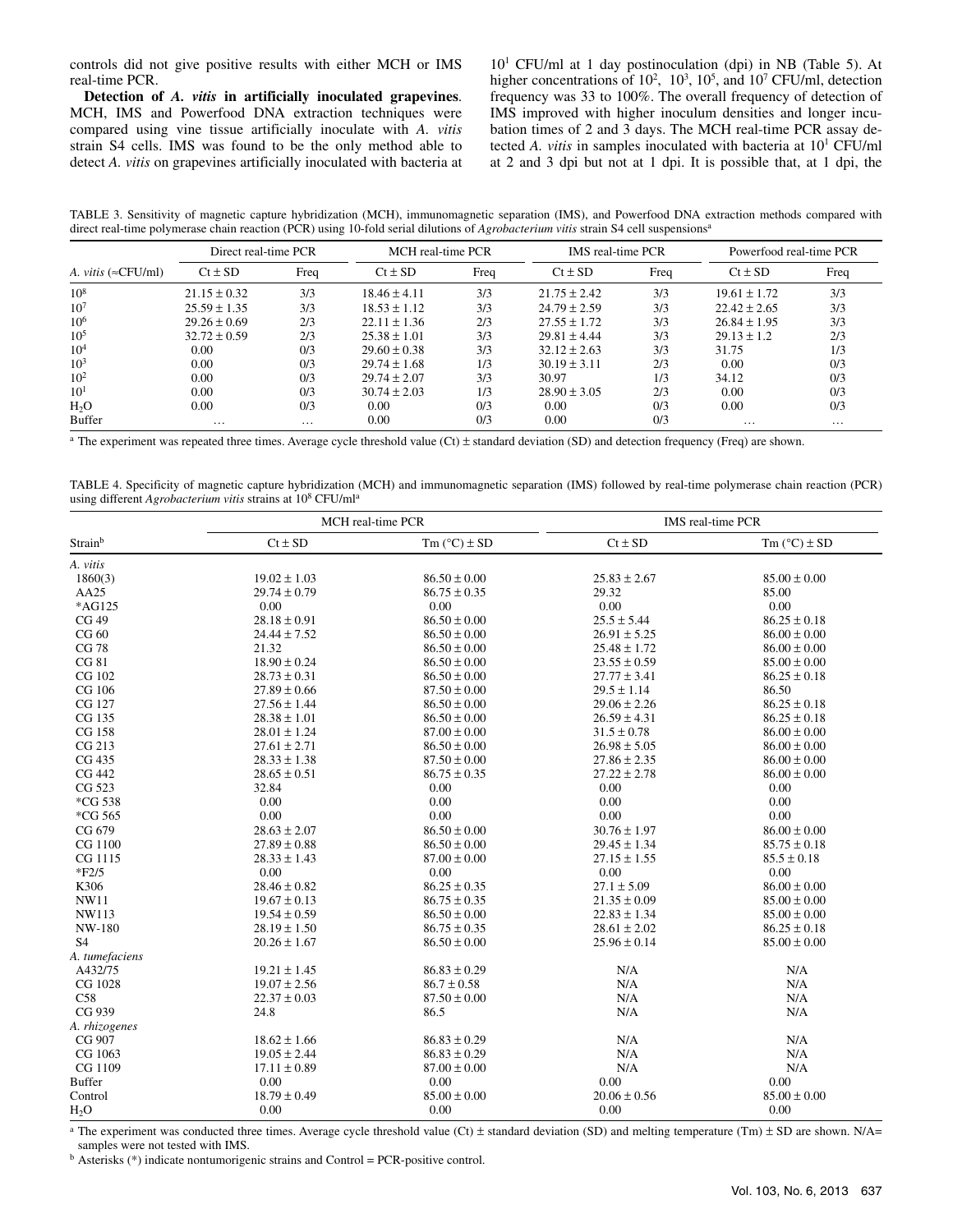*A. vitis* populations was below the detection threshold of the assay, and non-target DNA concentration may have been inhibitory. DNA extracted by MCH had 100% detection frequency at the higher initial inoculum concentrations of  $10^3$ ,  $10^5$ , and  $10^7$ . At lower inoculum densities of  $10<sup>1</sup>$  and  $10<sup>2</sup>$  CFU/ml, the frequency of detection was 0 to 100%. However, the frequency of detection with MCH is significantly enhanced compared with the Powerfood DNA extraction method, which did not detect *A. vitis* in samples inoculated with  $10<sup>1</sup>$  CFU/ml at any of the days tested or consistently at  $10<sup>2</sup>$  CFU/ml. At higher concentrations and with longer incubation times, Powerfood DNA extraction followed by real-time PCR was able to detect *A. vitis*. All three methods were able to detect *A. vitis* in gall tissue taken from a naturally infected grapevine after incubation at all the days tested. The buffer and water-only controls remained negative.

**Detection of** *A. vitis* **in naturally infected grapevines.** MCH, IMS, and Powerfood DNA extraction allowed detection of *A. vitis* in naturally infected grapevines. In all, 18.75% of vines tested with Powerfood DNA extraction or IMS real-time PCR were positive, whereas 68.75% of the samples tested were found to be positive with MCH real-time PCR (Table 6). All the samples found positive by IMS or Powerfood DNA extraction followed by real-time PCR were also found to be positive by MCH. Interestingly, not all samples found positive by IMS real-time PCR were positive using Powerfood followed by real-time PCR and vice versa. One example was vine 9, which was positive using IMS real-time PCR but negative by Powerfood DNA extraction and real-time PCR. The opposite trend was observed with vine 16, which was negative by IMS real-time PCR but found to be positive by Powerfood DNA extraction and real-time PCR. Tissue taken from asymptomatic vines, grown in an experimental vineyard plot, that were initially propagated via shoot tip culture were used as a negative control and assumed to be absent on *A. vitis*. These were found to be negative using the three methods to test for *A. vitis*. MCH allowed a significant increase in sensitivity of detection compared with IMS and Powerfood DNA extraction. Buffer and water served as negative controls and did not produce a PCR product.

TABLE 5. DNA extraction magnetic capture hybridization (MCH), immunomagnetic separation (IMS), and Powerfood followed by real-time polymerase chain reaction for detection of 10-fold serial dilutions of *Agrobacterium vitis* S4 in artificially inoculated grapevine cutting tissues<sup>a</sup>

|                         | DNA extraction method detection frequency |            |           |  |
|-------------------------|-------------------------------------------|------------|-----------|--|
| Tissues <sup>b</sup>    | MCH                                       | <b>IMS</b> | Powerfood |  |
| $101$ , 1 day           | 0/3                                       | 1/3        | 0/3       |  |
| $101$ , 2 days          | 2/3                                       | 1/3        | 0/3       |  |
| $101$ , 3 days          | 1/3                                       | 1/3        | 0/3       |  |
| $10^2$ , 1 day          | 3/3                                       | 1/3        | 1/3       |  |
| $102$ , 2 days          | 3/3                                       | 1/3        | 1/3       |  |
| $102$ , 3 days          | 1/3                                       | 1/2        | 0/3       |  |
| $10^3$ , 1 day          | 3/3                                       | 2/3        | 1/3       |  |
| $103$ , 2 days          | 3/3                                       | 2/3        | 2/3       |  |
| $103$ , 3 days          | 3/3                                       | 3/3        | 2/3       |  |
| $10^5$ , 1 day          | 3/3                                       | 1/3        | 3/3       |  |
| $105$ , 2 days          | 3/3                                       | 2/3        | 3/3       |  |
| $105$ , 3 days          | 3/3                                       | 2/3        | 2/3       |  |
| $10^7$ , 1 day          | 3/3                                       | 1/3        | 3/3       |  |
| $107$ , 2 days          | 3/3                                       | 2/3        | 2/3       |  |
| $107$ , 3 days          | 3/3                                       | 2/3        | 3/3       |  |
| $R3$ , 1 day            | 2/2                                       | 1/2        | 1/2       |  |
| $R3$ , 2 days           | 2/2                                       | 2/2        | 1/2       |  |
| R <sub>3</sub> , 3 days | 2/2                                       | 2/2        | 1/2       |  |
| Noninfected             | 0/3                                       | 0/3        | 0/3       |  |
| <b>Buffer</b>           | 0/2                                       | 0/2        | N/A       |  |
| H <sub>2</sub> O        | 0/3                                       | 0/3        | 0/3       |  |

 $a$  Experiments were done three times. N/A = samples were not tested.

b Inoculated grape tissues were incubated in nutrient broth enrichment medium for 1 to 3 days prior to running assays, as described in text.  $R3 = \text{gall tissue}$ from naturally infected grapevine and Noninfected = noninfected cane.

## **DISCUSSION**

Crown gall of grape is an economically important disease that affects grape production worldwide. Management of disease occurrence and spread of the pathogen can be accomplished by using material free of *A. vitis*. To accomplish this, efficient and accurate indexing methods must be available to test propagation material for the pathogen. Previous protocols included callusing or flushing cuttings with buffer followed by detection of opines or observation of bacterial colonies on semiselective media (4,11). Identification of the isolated bacteria can be accomplished by serology, identification of biochemical markers, or PCR-based protocols (7,8,14,20,30). These methods are time consuming, because callusing alone can take weeks to complete, and may be inaccurate due to lack of sensitivity. Therefore, a more timeefficient method with improved accuracy and sensitivity is required. Real-time PCR is one such method because it allows fast and accurate detection and diagnosis of pathogens such as *X. fastidiosa*, *Grapevine fanleaf virus*, and *Xanthomonas campestris*  (5,13,31).

Pathogenic *Agrobacterium* spp. are host to the Ti plasmid, which confers tumorigenesis (36). This makes the genes present on the Ti plasmid ideal targets for PCR detection and allows specific identification of *Agrobacterium* spp. and differentiation of tumorigenic and nontumorigenic strains. The *virD*2 gene, which resides on the Ti plasmid, encodes an endonuclease required for processing and transfer of T-DNA (25). Therefore, the *virD*2 gene is essential for virulence, making it an ideal target for PCR (32). Unfortunately, sequence variability exists between *Agrobacterium* spp. and even between strains, and this may lead to false negatives because of the inability of primers to bind successfully to the target sequence. To overcome this problem, the 5′ region of the *virD*2 gene of seven *A. vitis* isolates was sequenced and the data used to create four real-time primer sets for *A. vitis* detection. The first 684 bases were reported to be most conserved between plasmids expressing different opines; from this, we extrapolated that the 5′ region may be the most conserved between strains and, therefore, would be an ideal target for

TABLE 6. Comparison of magnetic capture hybridization (MCH), immunomagnetic separation (IMS), and Powerfood DNA extraction followed by realtime polymerase chain reaction (PCR) for detection of *Agrobacterium vitis* in dormant cuttings from 'Pinot Gris' grapevines naturally infected with crown galla

|                  | DNA extraction method |            |                |  |
|------------------|-----------------------|------------|----------------|--|
| Vine             | <b>MCH</b>            | <b>IMS</b> | Powerfood      |  |
| 1                | $^{+}$                |            |                |  |
| $\mathbf{2}$     | $\overline{+}$        |            |                |  |
| 3                | $^{+}$                |            |                |  |
| $\overline{4}$   |                       |            |                |  |
| 5                | $^{+}$                |            |                |  |
| 6                | $^{+}$                | $\pm$      | $^{+}$         |  |
| 7                | $^{+}$                |            |                |  |
| 8                | $^{+}$                |            |                |  |
| 9                | $^{+}$                | $^{+}$     |                |  |
| 10               | $^{+}$                | $^{+}$     | $\overline{+}$ |  |
| 11               |                       |            |                |  |
| 12               | $^{+}$                |            |                |  |
| 13               | $^{+}$                |            |                |  |
| 14               |                       |            |                |  |
| 15               |                       |            |                |  |
| 16               | $^{+}$                |            | $\overline{+}$ |  |
| Noninfected cane |                       |            |                |  |
| <b>Buffer</b>    |                       |            | N/A            |  |
| PCR control      | $\overline{+}$        | $^+$       | $\overline{+}$ |  |
| $H_2O$           |                       |            |                |  |

<sup>a</sup> Bacteria were vacuum extracted from dormant grapevine nodes and inoculated into nutrient broth. Bacteria were concentrated after 3 days, and DNA extraction followed by real-time PCR was done. N/A= samples were not tested.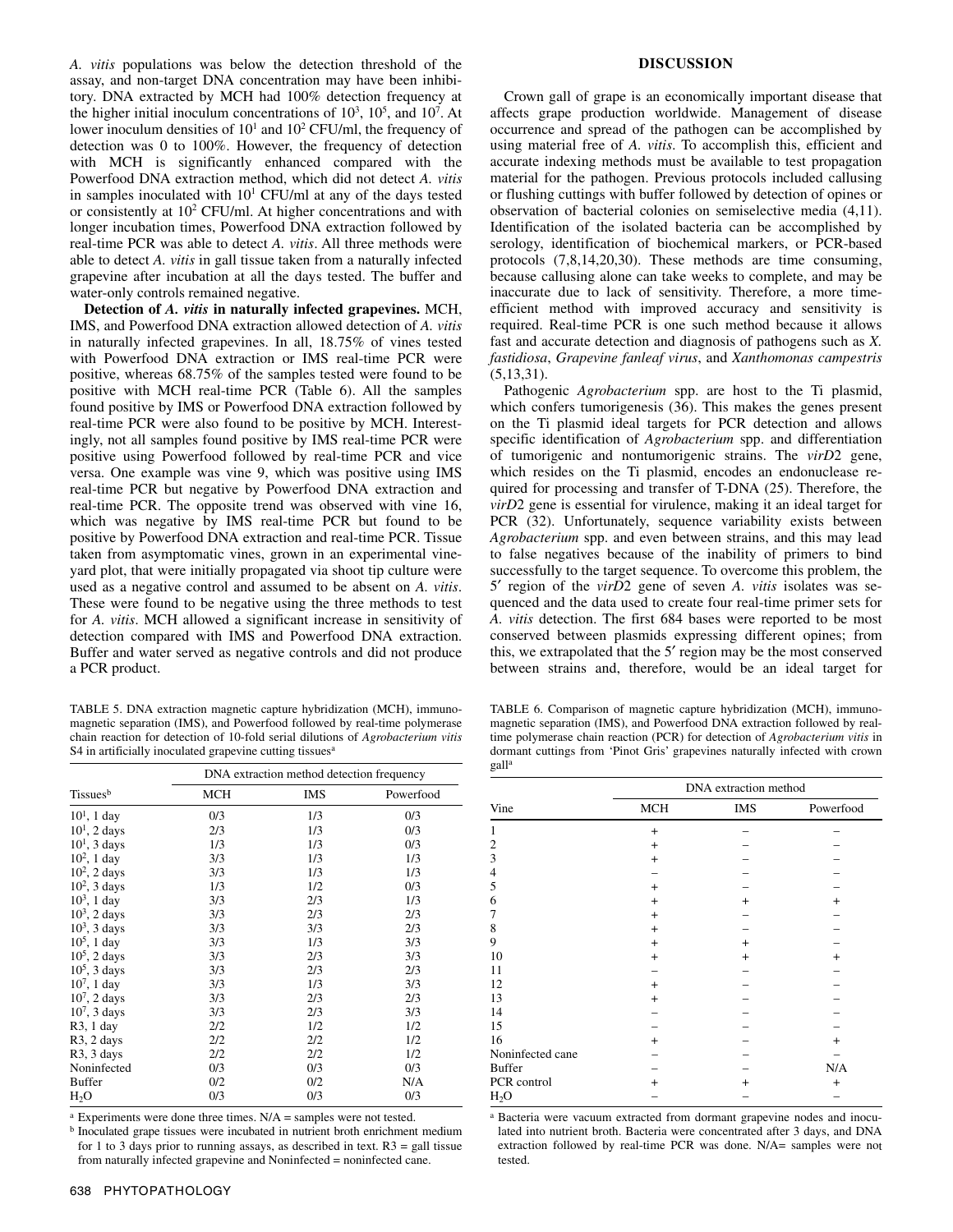development of real-time PCR primers (32). Sequencing data indicated that the first few bases of the *virD*2 genes sequenced were not conserved, and this may explain the inconsistent PCR results observed when using the virD2A/virD2C primers with *A. vitis* (S. Kaewnum, *personal communication*). Even among the four primer sets designed, variability in specificity among the 27 *A. vitis* strains tested was observed. Of the four primer sets designed, primer set 1, designated virD2.for1/virD2.rev1, was found to amplify all the pathogenic *A. vitis* and *A. tumefaciens* strains tested. virD2.for1/virD2.rev1 had an amplification efficiency of 100%, which is within the acceptable range of 80 to 115% (3). Along with the strong correlation between DNA concentration and Ct value, the results indicated that these primers were suitable for amplification of *A. vitis*. A real-time SYBR green assay was developed for *A. vitis* detection instead of a Taqman assay. Although a Taqman assay may be more specific, this increased specificity may be a disadvantage because the variability in the *virD*2 sequence may lead to a false negative; in addition, the expense of the Taqman probe may be cost prohibitive (2). Unfortunately, the SYBR Green assay has a disadvantage in that the SYBR Green dye binds nonspecifically to double-stranded DNA; therefore, we incorporated the melting temperature analysis to help discriminate nonspecific bands. The production of a Ct value and a melting temperature within the range of 84 to 88°C was used to determine a positive reaction. The variability in Ct value was not unexpected because different nucleic-acid make-up within the target region can lead to a variation in melting temperature (18). Samples were determined to be negative if they lacked both a Ct value and a melt curve within the established *A. vitis* range and in the event that there was a Ct value but no melt curve, as observed with the  $10<sup>2</sup>$ CFU/ml Powerfood extracted sample in Table 3. The presence of a Ct value could be due to the presence of primer dimers or nonspecific amplification of a band that is not the expected size. The specificity of the primer set was tested with unknown bacteria isolated from enrichment media, *A. rhizogenes*, and *A. tumefaciens* from different hosts. The ability of the primers and the assay to detect *A. tumefaciens* from different hosts suggests that this method may be applicable to the detection of *Agrobacterium* spp. from plants other than grape.

MCH and IMS allow for selective concentration of target nucleic acid and whole cells, respectively. MCH is sensitive and specific and relies on a nucleic acid probe to bind to and concentrate target sequences. MCH has been adapted for detection of bacteria, fungi, and viruses from a wide variety of research fields (1,16,24). IMS relies on antibodies for selective targeting of the pathogen for use in real-time PCR. Both methods are simple and rapid and allow concentration of a specific target.

The MCH and IMS real-time PCR assays were both 10,000 fold and 1,000-fold more sensitive than direct real-time PCR and Powerfood DNA extraction followed by real-time PCR, respectively. For both assays, the frequency of detection decreased as concentration of bacterial cells decreased, indicating that sensitivity is affected by the amount of target present. The MCH and IMS real-time PCR assay were both specific to tumorigenic strains of *A. vitis*, and to *A. rhizogenes* and *A. tumefaciens* (in the case of MCH). The antibody used for IMS is specific for *A. vitis*; hence, we did not use IMS for detection of *A. tumefaciens* (8). Nontumorigenic strains were not detected by MCH or IMS followed by real-time PCR. This was expected because the *virD2* real-time primers were not able to detect these strains. Although IMS had a higher frequency of detection compared with MCH when using dilutions of pure cells, reliability of the assay decreased on artificially inoculated grapevine tissue and naturally infected tissue. In all, 75% of naturally infected vines tested with MCH were positive compared with 25% for IMS and Powerfood DNA extraction. In the case of IMS, nontumorigenic *A. vitis* could bind the antibody and nontarget bacteria may also bind to

the beads obscuring the target cells. Powerfood DNA extraction may be affected by the amount of background DNA from nontarget bacteria which can dilute *A. vitis* DNA, leading to false negatives; hence the need for an enrichment step such as MCH that specifically concentrates the target nucleic acid. Although MCH real-time PCR was the most sensitive of the methods tested, samples that tested negative may not be indicators that the entire vine is free of the pathogen because the distribution of *A. vitis* in vines is not known .

We have demonstrated the applicability of MCH real-time PCR for detection of *A. vitis* from grapevines and indicated that this protocol may also be adapted for detection of *A. tumefaciens*. This protocol has further potential to be used as a tool to study the distribution of the bacteria throughout grapevines which may help improve efficiency of sampling and testing of apparently healthy propagation tissue. MCH real-time PCR will also be a sensitive assay for reexamining the presence of *A. vitis* in environmental samples such as wild grape species, irrigation water, and soil.

## **ACKNOWLEDGMENTS**

This research was partially funded by the United States Department of Agriculture (USDA) Animal and Plant Health Inspection Service National Clean Plant Network and USDA Federal Formula Funds. We thank B. Dehaven her technical assistance.

#### **LITERATURE CITED**

- 1. Amagliani, G., Omiccioli, E., Campo, A., Bruce, I. J., Brandi, G., and Magnani, M. 2006. Development of a magnetic capture hybridization-PCR assay for *Listeria monocytogenes* direct detection in milk samples. J. Appl. Microbiol. 100:375-383.
- 2. Amer, H. M., and Almajhdi, F. N. 2011. Development of a SYBR Green I based real-time RT-PCR assay for detection and quantification of bovine coronavirus. Mol. Cell Probes 25:101-107.
- 3. Arezi, B., Xing, W., Sorge, J. A., and Hogrefe, H. H. 2003. Amplification efficiency of thermostable DNA polymerases. Anal. Biochem. 321:226- 235.
- 4. Bazzi, C., Piazza, C., and Burr, T. J. 1987. Detection of *Agrobacterium tumefaciens* in grapevine cuttings. Bull. OEPP 17:105-112.
- 5. Berg, T., Tesoriero, L., and Hailstones, D. L. 2006. A multiplex real-time PCR assay for detection of *Xanthomonas campestris* from brassicas. Lett. Appl. Microbiol. 42:624-630.
- 6. Bini, F., Geider, K., and Bazzi, C. 2008. Detection of *Agrobacterium vitis* by PCR using novel virD2 gene-specific primers that discriminate two subgroups. Eur. J. Plant Pathol. 122:403-411.
- 7. Bini, F., Kuczmog, A., Putnoky, P., Otten, L., Bazzi, C., Burr, T. J., and Szegedi, E 2008. Novel pathogen-specific primers for the detection of *Agrobacterium vitis* and *Agrobacterium tumefaciens*. Vitis 47:181-189.
- 8. Bishop, A. L., Burr, T. J., Mittak, V. L., and Katz, B. H. 1989. A monoclonal antibody specific to *Agrobacterium tumefaciens* biovar 3 and its utilization for indexing grapevine propagation material. Phytopathology 79:995-998.
- 9. Burr, T. J., Bazzi, C., Sule, S., and Otten, L. 1998. Crown gall of grape: biology of *Agrobacterium vitis* and the development of disease control strategies. Plant Dis. 82:1288-1297.
- 10. Burr, T. J., Bishop, A. L., Katz, B. H., Blanchard, L. M., and Bazzi, C. 1987. A root-specific decay of grapevine caused by *Agrobacterium tumefaciens* and *A. radiobacter* Biovar 3. Phytopathology 77:1424-1427.
- 11. Burr, T. J., and Katz, B. 1984. Grapevine cuttings as potential sites of surviving and means of dissemination of *Agrobacterium tumefaciens*. Plant Dis. 68:976-978.
- 12. Burr, T. J., Reid, C. L., Yoshimura, M., Momol, E. A., and Bazzi, C. 1995. Survival and tumorigenicity of *Agrobacterium vitis* in living and decaying grape roots and canes in soil. Plant Dis. 79:677-682.
- 13. Cepin, U., Gutiérrez-Aguirre, I., Balažic, L., Pompe-Novak, M., Gruden, K., and Ravnikar, M. 2010. A one-step reverse transcription real-time PCR assay for the detection and quantitation of *Grapevine fanleaf virus.* J. Virol. Methods 170:47-56.
- 14. Eastwell, K. C., Willis, L. G., and Cavileer, T. D. 1995. A rapid and sensitive method to detect *Agrobacterium vitis* in grapevine cuttings using the Polymerase Chain Reaction. Plant Dis. 79:822-827.
- 15. Güven, K., and Mutlu, M. B. 2000. Development of immunomagnetic separation technique for isolation of *Pseudomonas syringae* pv. *phaseolicola*. Folia Microbiol. (Praha) 45:321-324.